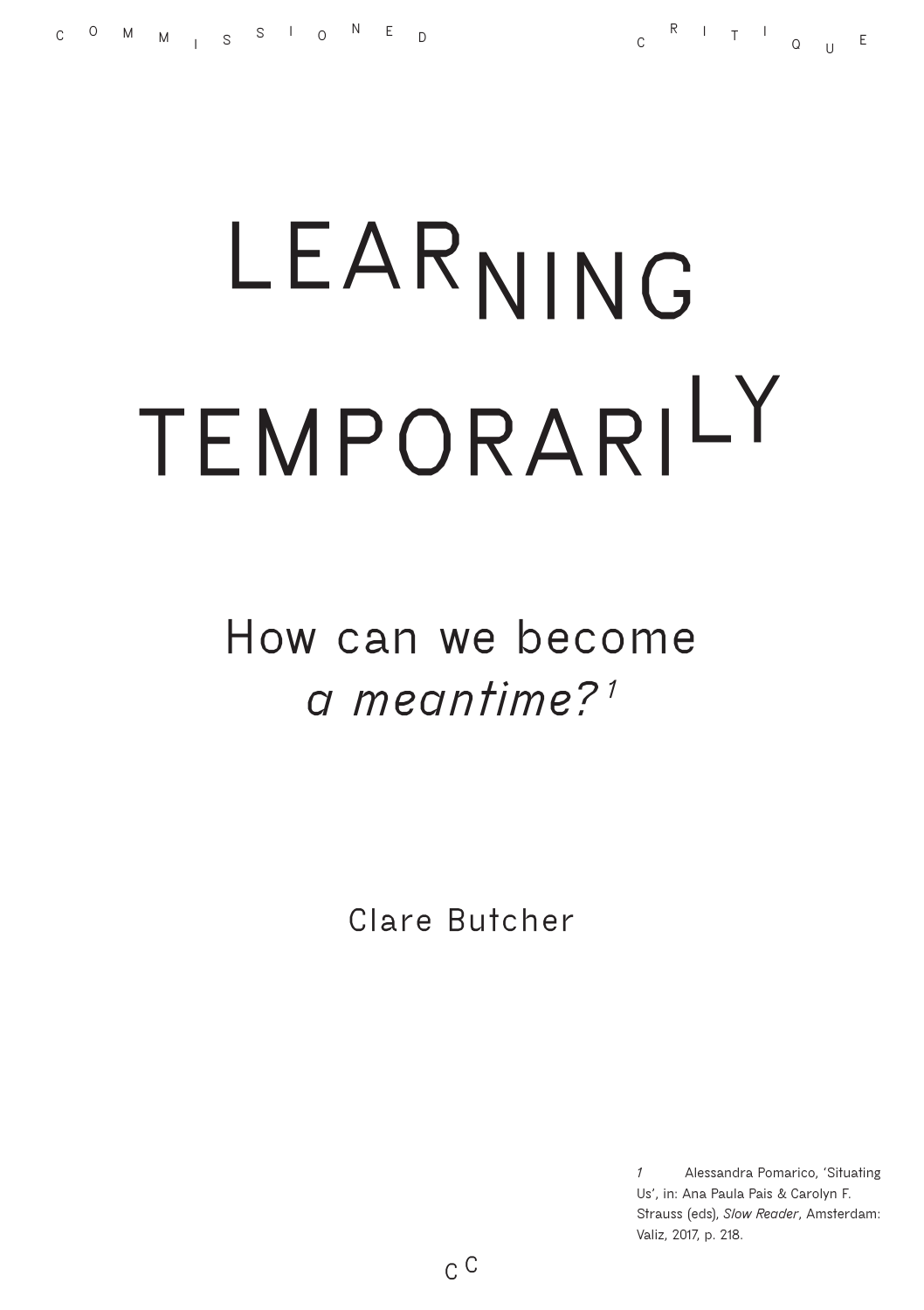*It's quiet. Too quiet. The small geometric house in a line of others, like it has finally fallen asleep. The polder winds rustle the ring of trees surrounding the timeless village – the only trees for kilometres. On the dusty stripped floors of the family-sized flat, dead flies have been swept to the corners and makeshift curtains erected by the now resting strangers on yoga mats and wrapped in sleeping bags. It's the first night of the island. Dawn is far away.* 

Like any orientation moment of first-meeting, a mingled awkwardness and excitement imbues the first days of a study programme. This, The School of Missing Studies, is part of an ongoing project by artist-duo Bik Van der Pol that "[calls] for a space to turn existing knowledge against itself to affect our

*2* **Bik Van der Pol (ed.),** *School of Missing Studies,* **Berlin: Sternberg Press, 2017.**

capacity to see things otherwise, to trust that seeing, and to set one's own pedagogical terms." *<sup>2</sup>*And, within the language of these aims, this orientation, like other modules of the course, is called an 'island' with the dual

intention of challenging the nomenclature of conventional Masters study, while astutely recognising the somewhat isolating nature of a postgraduate learning process. But the short-term production of other kinds of spaces of learning is always tempered by the surrounding waters. And intensity, as Leanne Simpson reminds us in her text *Islands of Decolonial Love*, should not be confused with intimacy.*<sup>3</sup>*

*3* **Leanne Simpson,** *Islands of Decolonial Love,* **Winnipeg: Arbeiter Ring Publishing, 2013, p. 25.**

Now numbering fourteen, immanent and past, the temporary programme strand at the Sandberg Instituut was initiated in 2011 by Sandberg Instituut Director Jurgen Bey as a means of "aligning the instituut with

*4* **See: the Sandberg Instituut website: [https://sandberg.nl/](https://sandberg.nl/background-information) [background-information](https://sandberg.nl/background-information)**

the dynamics of contemporary society […] [and] developed according to urgent world issues." *<sup>4</sup>* And while one could argument that *all* educational endeavours are by their very nature temporary, the following is a

meandering passage through some topical islands, inhabited by the organisers, tutors and participants within these *particularly* temporary programmes. The observations posed by the interviewed voices herein bridge with broader issues at stake in the complexities of institutional habits and the privileges of study, inviting us to consider whether the particularly temporary programme could be a means of unlearning the structures of the academic project. And if so, how could these short (sometimes sharp) interventions in the long life of an institute create a *meantime* in which the experiences assembled within such interventions are not merely temporary? A former participant in one such programme myself,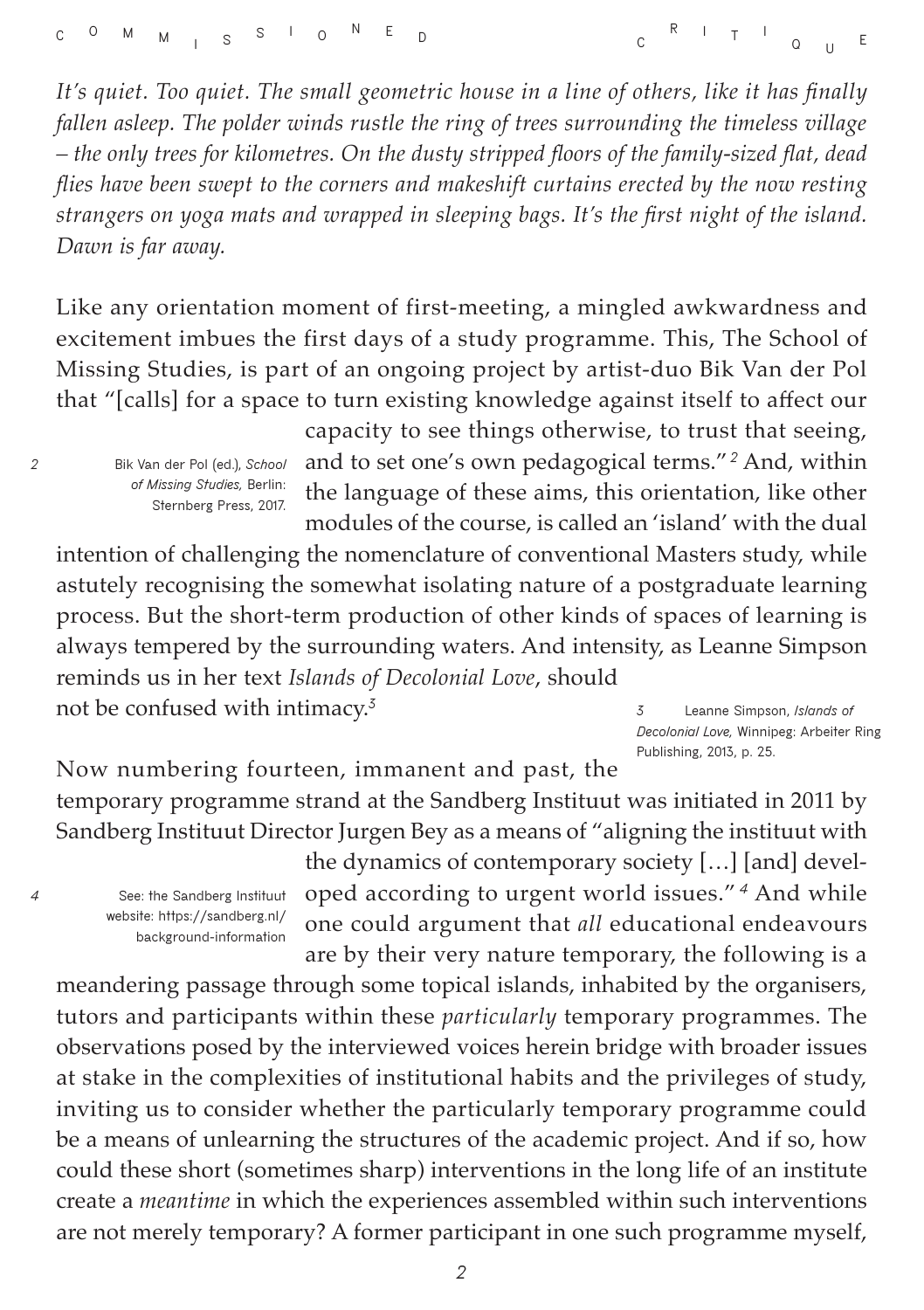**<sup>C</sup> <sup>O</sup> <sup>M</sup> <sup>M</sup> <sup>I</sup> <sup>S</sup> <sup>S</sup> <sup>I</sup> <sup>O</sup> <sup>N</sup> <sup>E</sup> <sup>D</sup>         <sup>C</sup>**

**<sup>R</sup> <sup>I</sup> <sup>T</sup> <sup>I</sup> <sup>Q</sup> <sup>U</sup> <sup>E</sup>**

*5* **See a recent set of edited articles on the #FeesMustFall movement in South African universities published in 2017 by the CSVR, Johannesburg: [https://](https://csvr.org.za/pdf/An-analysis-of-the-FeesMustFall-Movement-at-South-African-universities.pdf)** I am also an educator from Southern Africa where the politics of tertiary education find themselves tossed on deep seas of colonial pasts and exclusive presents, *<sup>5</sup>* compelling me to further question what is meant by 'dynamics' and 'urgencies' on temporary islands of…

**[csvr.org.za/pdf/An-analysis-of-the-](https://csvr.org.za/pdf/An-analysis-of-the-FeesMustFall-Movement-at-South-African-universities.pdf)[FeesMustFall-Movement-at-South-African](https://csvr.org.za/pdf/An-analysis-of-the-FeesMustFall-Movement-at-South-African-universities.pdf)[universities.pdf](https://csvr.org.za/pdf/An-analysis-of-the-FeesMustFall-Movement-at-South-African-universities.pdf).**

## **…IMPERMANENCE AND INDEBTEDNESS**

I recently read a response to a Master's thesis, where the respondent challenged the student writer about the temporal limitation of the 'community' being invoked by the project. While the student's intentions were radical – seeking in-depth engagement that create conditions in which strangers and neighbours can be vulnerable

in the sharing of ideas and methods – the time and space for vulnerability is a privilege, *<sup>6</sup>* and in this case, was *6* **Simpson, (note 3), p. 24.** limited to the student's presence and available bodies

of participants. To utilise that privilege for the constructing of socially-enabling models that have a more sustained duration is desirable, and indeed promised by the myth of academic inquiry as something slow, long-term and committed. Alessandra Pomarico of the Free Home University states however, that "in times of social and environmental catastrophe", it is the "formation of temporary autonomous zones of learning" that will constitute the change *7* **Pomarico (note 1), p. 208.**

we hope for in modes of knowledge production.*<sup>7</sup>*

While the term 'temporary autonomous zone' or 'TAZ' has been emptied out with overuse in various political and academic circles, the possibility of establishing a structure capable of short, sharp interventions into the academy's

*8* **The Bologna Process is a series of ministerial meetings and agreements made between various (mostly Western) European countries about the state and standards of formal higher education in the region. See: [https://ec.europa.](https://ec.europa.eu/education/policy/higher-education/bologna-process_en) [eu/education/policy/higher-education/](https://ec.europa.eu/education/policy/higher-education/bologna-process_en)** power structures and bypassing the Bologna Process's bureaucratic box-checking,*<sup>8</sup>* is alluring for many art educational institutions who consider themselves radical, or in the least, experimental. But like science fiction writer Philip K. Dick insists, the best universes are the ones that hold together

for more than two days.*<sup>9</sup>* **[bologna-process\\_en.](https://ec.europa.eu/education/policy/higher-education/bologna-process_en)** *<sup>9</sup>* **Philip K. Dick, 'How to Build a** 

**Universe That Doesn't Fall Apart Two Days Later.', 1978. Accessed through: [https://](https://urbigenous.net/library/how_to_build.html) [urbigenous.net/library/how\\_to\\_build.html.](https://urbigenous.net/library/how_to_build.html)**

The catch comes when considering the generosities and genealogies of thought, practice and method which

span the academic project over time and, some might argue, are the only things holding it together. Others might say it's money. But to be hopeful, *temporarily*,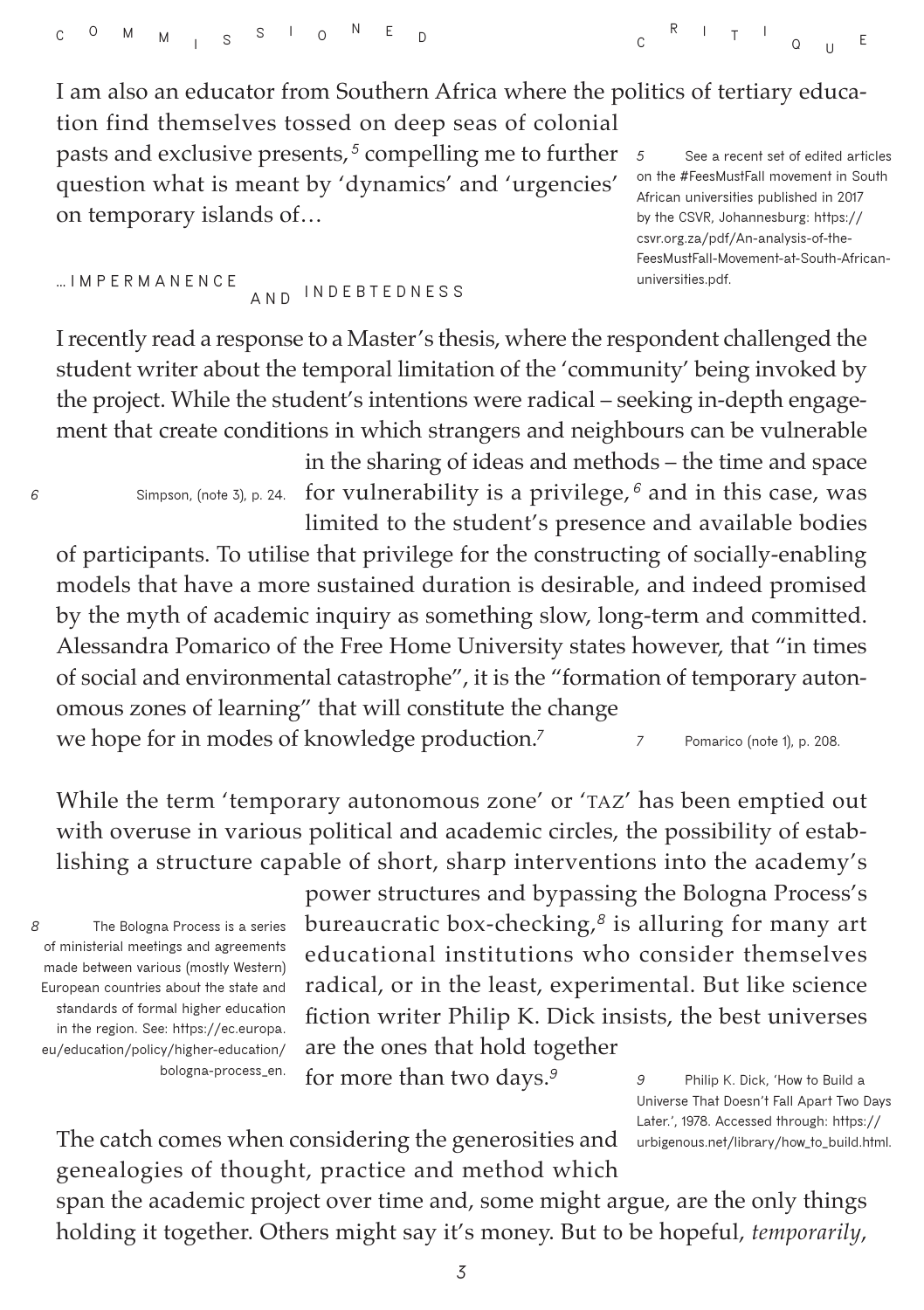this other economy – the one of thought, practice, methods shared across generations, geographies, applied and 'autonomous' fields – while currently falling apart, could still be a transformative ruin; capable of carrying and containing ways of learning beyond our own temporalities and cubicles. The temptation to do away with rather than to salvage these seemingly unredeemable structures is felt keenly by many. Gayatri Spivak in a talk on 'generalism' delivered in the context of the Maagdenhuis student occupation of 2015, encouraged her audience – many of us disillusioned students and teachers – to hang out a bit longer and work toward other ends within the damaged epistemes of the university machine.

"I really wanted to rethink what a Master's programme could be," says Lisette Smits, initiator of the temporary programme, Master of Voice, which ended with the last academic year in Summer 2018. "I saw many young practitioners who were using their voices in their art work," says Smits who wanted to address throughout the cross-disciplinary programme, "Is this use of voice the last thing that artists have which cannot be easily appropriated – a strategy of resistance? And how is this connected to forms of embodied knowledge and experience?"

For the University of the Underground – founded as a charity in the Netherlands by Dr. Nelly Ben Hayoun in early 2017 – the temporality of the programme forms just a part of an endeavour to sustain '100 Years of Education' which, through private and public networks, supports "unconventional research and practices that apprehend, and challenge the formulation of culture,

the manufacture and commodities of knowledge."*<sup>10</sup>*

*10* **The University of the Underground's Mission Statement. Accessed through: [http://universityofthe](http://universityoftheunderground.org/mission)[underground.org/mission.](http://universityoftheunderground.org/mission)**

The University of the Underground's temporary iteration at the Sandberg is very much in line with Ben

Hayoun's vision of "breeding leaders who can change structures from within but also in line with Hannah Arendt's philosophy to make education exist beyond nation-states", says programme tutor Lauren Alexander. And though the University of the Underground's Sandberg stint is still ongoing (its first stock of graduates will complete the course in Summer of 2019), the initiative's approach to funding and branding have already caused many waves within its hosting Instituut.*11* The heated discussion generated within other depart-

*11* **For more details, see Angela M. Bartholomew's article 'Choose the worst evil' in this series.** ments by the University's mode of operations, together with already strained inter-departmental relations and added social media attention, has raised vital questions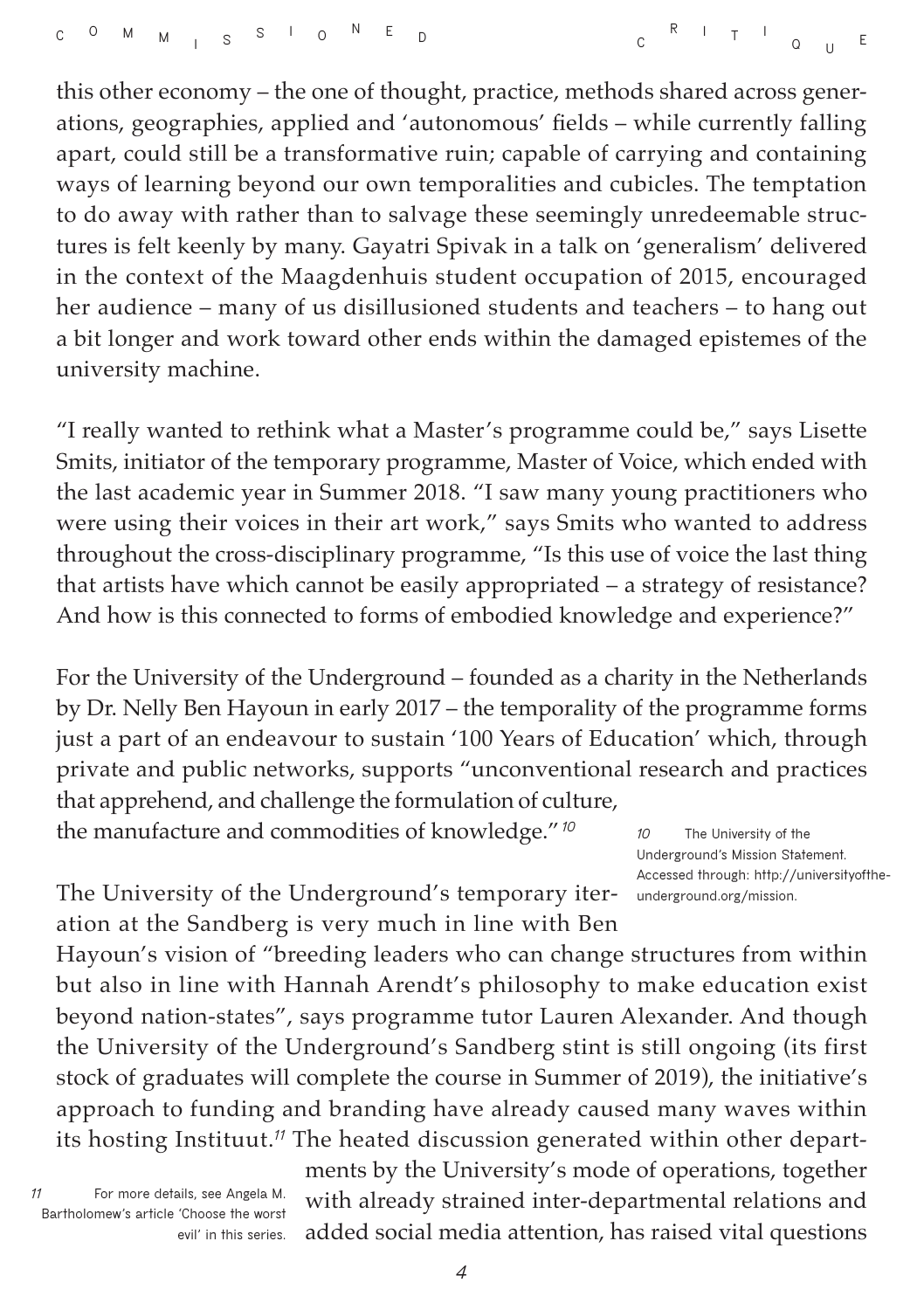around the need for greater access to 'knowledge' resources within academic structures, and at what cost.

"We were never thinking that autonomy was possible, rather, we were interested in transparency about the state of a field, and its relations with other fields," says Smits about her own process of constructing and resourcing the Master of Voice. Indeed, some of the temporary programmes could be regarded as extensions of a professional brand wherein the educational component of a Masters level course becomes an additional content generator of an existing studio or personal artwork. "Which, sure, holds a danger," says Smits, "the curriculum becomes a part of an economic model without thinking about the consequences of this: how it determines the curriculum."

In the economy of time=money and temporariness=precarity, rather than creating a climate of mutual concern for the state of fields represented in the Sandberg's temporary programmes, these structural and political issues around how we might learn together have generated mutual suspicion – the only commonality being a shared sense of isolation. Temporary programme organisers meet separately from the 'main departments'. Island style. Leaving those interested in the long-term project of education questioning: how can the time of study be one that produces 'a post-neoliberal' continuum in which the seemingly inefficient but ultimately educational processes of unlearning, listening and reimagining begin and go on? *<sup>12</sup> 12* **See Pomarico (note 1), p. 212.**

"You dedicate a lot of time to something," says Smits, a time that evades easy capture in terms of outcomes or products, but rather takes the form of a trial and error process. Documentation of these processes, produced in the name of a possible 'post-neoliberal continuum' of self-evaluation and sharing with others, should be treated with scepticism in light of an at times easy appropriation of language and experience as 'knowledge commodities', and the use of students' work as a mode of academy branding. Having said that, all programmes need

*13* **For details on what has been called 'coercive accountability' in the art academic context see a paper from earlier this year, A. Franklin's 'Auditing creativity? The UK Art School in the age of neoliberalism', in:** *Art, Materiality and Representation***, The British Museum & SOAS, London, 1-3 June 2018. Available from: [http://eprints.uwe.ac.uk/34600.](http://eprints.uwe.ac.uk/34600)**

to comply with European Union credit systems with the help of external evaluations. They are also under increasing pressure to create an archive of content as well as reports and online visibility,*<sup>13</sup>* as is the case with the University of the Underground according to Lauren Alexander. And though these forms of archival 'evidence' may seem commonplace within an academic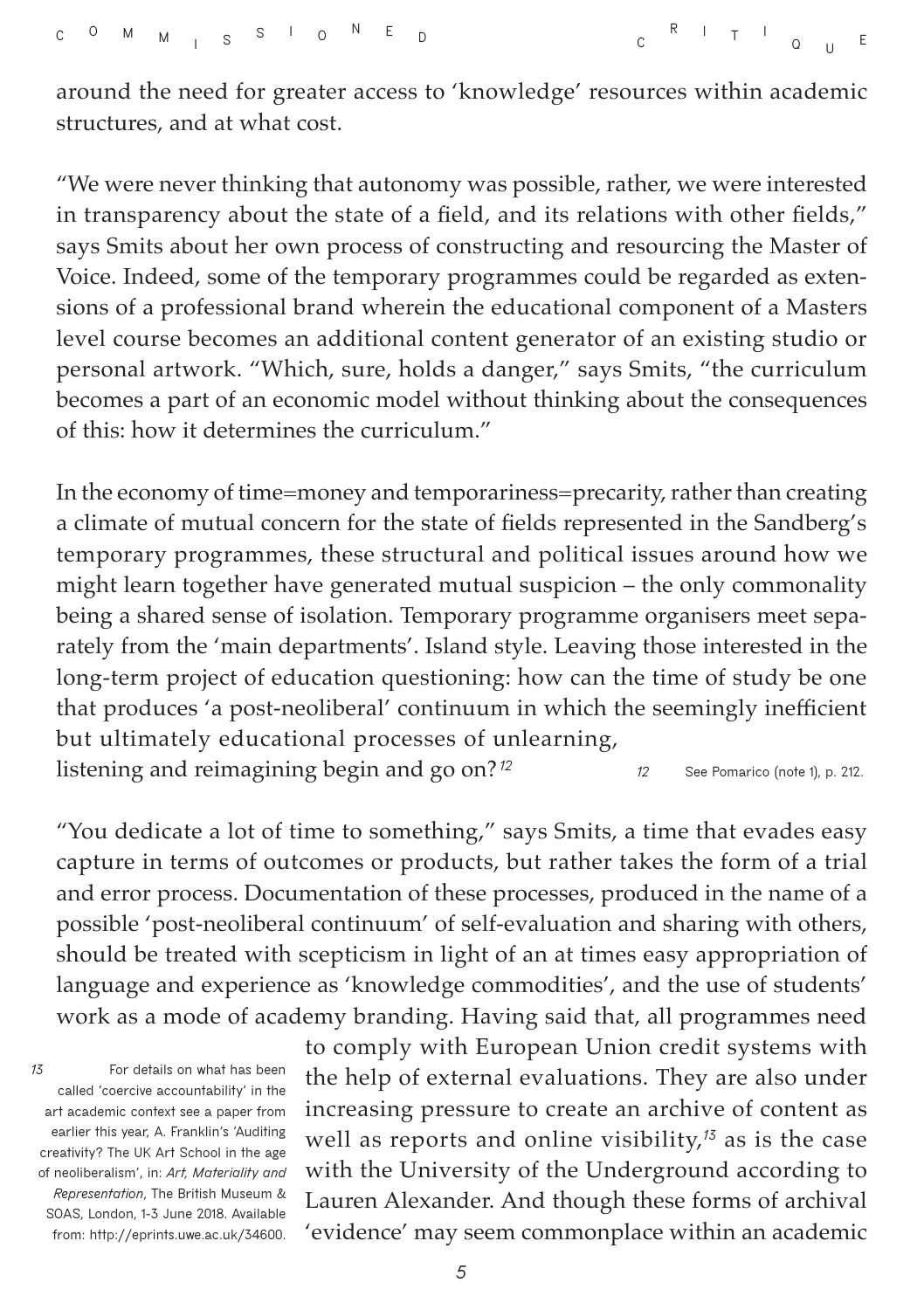context, the time it takes to construct them, to maintain them and to share them – to be "collegial, or to better the structure, or critique it", says Smits – is not always valued within art academy structures. Here these archival practices are often regarded as forms of self-surveillance. A position maintained, some would say, at the expense of the institution's evaluation and accreditation within academic rubrics.

The temporal debt Smits addresses is experienced by students as well, many of whose investments in these temporary programmes is not only financial but also intellectual, emotional and done in faith. The critical pedagogue Paulo Freire's thinking around the 'banking model' of education is useful here, whereby students who are seen as vessels to be deposited into, invested in, find themselves bankrupt of agency and resources when dealing

with the complicated world outside the classroom.*<sup>14</sup>* The state of student debt today could be seen as a mutual experience of agentic bankruptcy – making visible the higher-education's capitalist (and colonial) cycles of knowledge extraction and production.

*14* **See Paulo Freire's 'The Banking Concept of Education', in** *Pedagogy of the Oppressed* **originally published in 1968 (the same year the Gerrit Rietveld Academie was founded).**

Not knowing the curriculum in advance, many participants of temporary programmes find themselves contributing to the main structure and content of their programmes through self-organised workshops and talks with other departments to supplement perceived lacks in course content as well as feedback – which due to the lack of formal settings is often student-initiated. It was through the student body's more intersectional interests and activities across 'islands', says Lauren Alexander, that she became more aware of the politics within the Sandberg Instituut at large.

And while the shared recognition of a fucked-up coalition through debt,*<sup>15</sup>* should arguably create a more long-term solidarity in which *study* becomes a "mode of thinking with others separate from the thinking that the institution requires

of you",*<sup>16</sup>* the temporariness of the indebted 'exchange' *16* **Halberstam, p. 11.**

between the ones who know and those who have yet to know is the only thing keeping afloat an already sinking academic paradigm. Could the kind of study which grapples with these seemingly fleeting but in fact very fixed power

*<sup>15</sup>* **"[…] the student is not home, out of time, out of place, without credit, in bad debt", and as opposed to credit, which is asocial, "debt is mutual. Credit runs only one way." See Stefano Harney and Fred Moten,** *The Undercommons: Fugitive Planning & Black Study***, New York: Minor Compositions, 2013.**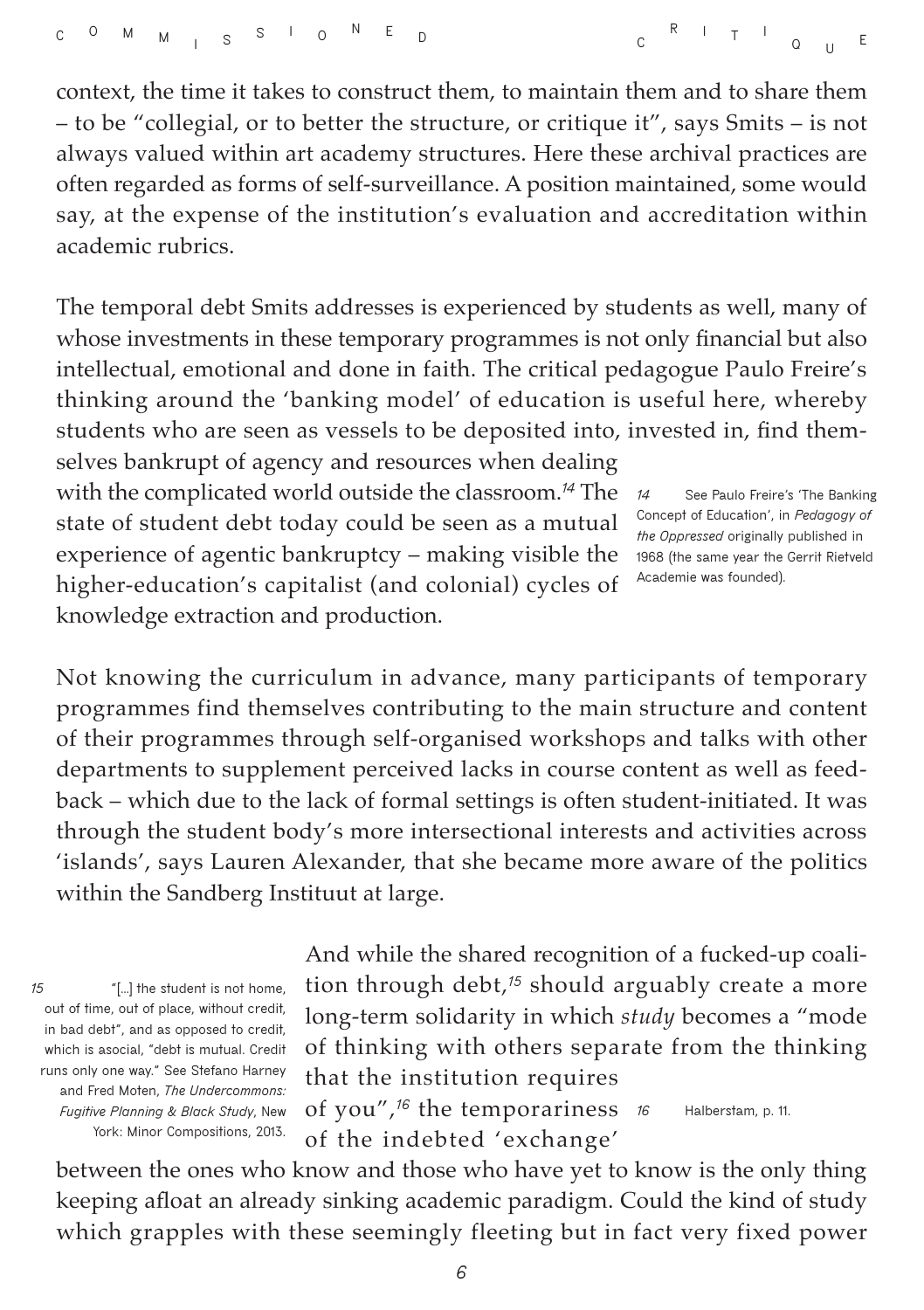structures also create a *meantime* in which other kinds of wisdom, other ways of learning together are imagined? Perhaps more questions (rather than answers) lie in the waters running between and beyond islands of...

## **…NOT KNOWING AND UNLEARNING**

In a retrospective text contributed to a publication on one temporary programme, author Eloise Sweetman discusses the currency of intimacies and wisdoms which emerge in the time of temporary study. While the admission that 'I don't know' in a pedagogical setting is often met with the violence of correctional 'shaping,' 'instructing,' 'training,' 'devel-

oping' [of] the ignorant,' *<sup>17</sup>* Sweetman claims that rather than 'Mastering' in the process of acquiring a Masters, *17* **Pomarico (note 1), p. 209.**

'I don't know' is an 'appeal for intimacy' which opens up space and time for

*18* **Eloise Sweetman, 'Roll On Roll On Phenomena (Until You Are No More),' in: Bik Van der Pol (ed.),** *School of Missing Studies***, Berlin: Sternberg Press, 2017, p. 141.** difficult encounters with one another.*<sup>18</sup>* Encounters that go beyond the 'skilling' of a standard training in fashion, jewellery or designing democracy, inviting those participating to consider what is worth knowing about that field and why.

Within an art academy context, the value of not-knowing and reflecting on structures of authority are in principle well-guarded tenets. But are the luxuries of criticality and vulnerability possible within a space and time limited to the temporary? It might seem that there are far too many infrastructural waves to wade through before a community of strangers can plumb the potential depths of what it takes to think and learn together.

*Whose names are on the tutor list? What sexy titles might cover the content? What are the ground-rules for engaging with each other when there are no protocols in place yet? Where are the parameters of 'our' aesthetic judgement? Am I a bigot if I use the wrong personal pronoun? Who decides what's on the reading list and how is the positionality of knowledge discussed? Can't my tutor just say they're sorry?* – just some of the questions raised by myself and fellow participants in recent years.

It is within this discomfort of short-term not-knowing where the limits of care and coalition emerge. The islands' contours begin to form, the waters between get choppy. The material and immaterial conditions of how we get from here to there, of how we learn, of who we become, are made visible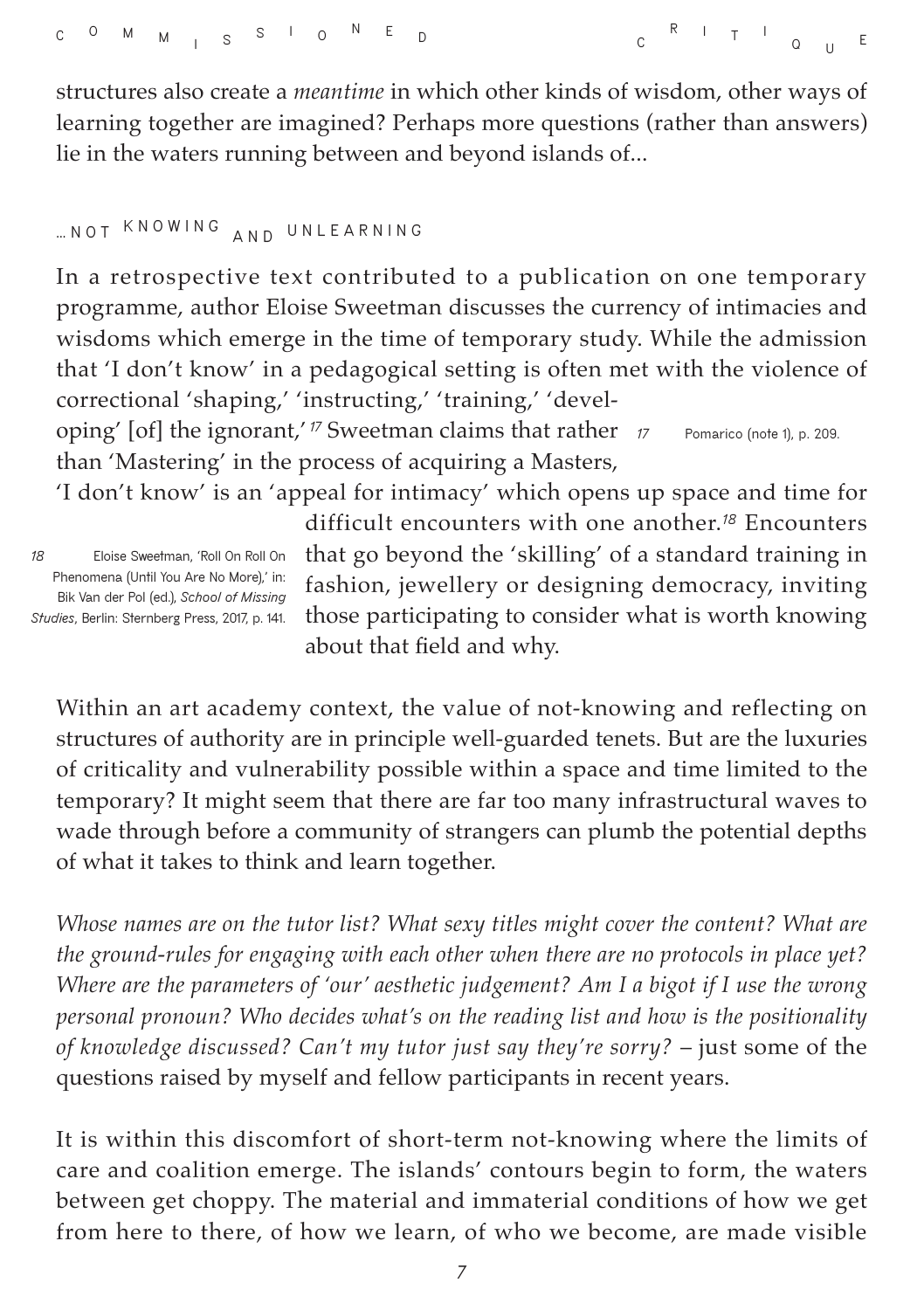**<sup>C</sup> <sup>O</sup> <sup>M</sup> <sup>M</sup> <sup>I</sup> <sup>S</sup> <sup>S</sup> <sup>I</sup> <sup>O</sup> <sup>N</sup> <sup>E</sup> <sup>D</sup>         <sup>C</sup>**

and the practice-theory bridges are put to the test. Enough metaphor? A question then: how could a critical practice of temporary programming "support a paradigmatic shift toward pedagogical relations that refuses to reproduce oppressive, patriarchal, extractive, colonial patterns?" *<sup>19</sup> 19* **Pomarico (note 1), p. 210.**

But perhaps a not-knowing temporality could unexpectedly allow the time for a shift in the ways that we assess, construct curricula, and fund education, as well as be held accountable for all of the above. *<sup>20</sup>* The precarious temporary programme – with its interventions of undisciplined approaches from multiple posi-*20* **Sweetman (note 18), p. 147.**

*21* **The admissions procedures of the temporary programmes widely differ in terms of values and criteria and is not monitored by a single body in the Sandberg Instituut. To this date, there is no official policy at the Sandberg Instituut which formalises a recognition of diversity and equity in its admissions procedures. For further reading on an art academy admissions procedure case study, see Teana Boston-Mammah's 'The Entrance Gap': [http://wdkamakesadiffer](http://wdkamakesadifference.com/wp-content/uploads/2017/02/TheEntranceGap-TeanaBoston-Mammah-WdKaMakesADifference-Reader2017.pdf)[ence.com/wp-content/uploads/2017/02/](http://wdkamakesadifference.com/wp-content/uploads/2017/02/TheEntranceGap-TeanaBoston-Mammah-WdKaMakesADifference-Reader2017.pdf) [TheEntranceGap-TeanaBoston-Mammah-](http://wdkamakesadifference.com/wp-content/uploads/2017/02/TheEntranceGap-TeanaBoston-Mammah-WdKaMakesADifference-Reader2017.pdf)[WdKaMakesADifference-Reader2017.pdf.](http://wdkamakesadifference.com/wp-content/uploads/2017/02/TheEntranceGap-TeanaBoston-Mammah-WdKaMakesADifference-Reader2017.pdf)**

tions, engaging with multiple participants from many backgrounds *<sup>21</sup>* – could demarcate "the perfect time for shredding innocent words and views", and make for "discussions [which] may seem excruciatingly clumsy and seem to imply that lots of time will be spent" on keeping together rather than separating out, 'form' and 'content' from 'context'.*<sup>22</sup>*

Through subjective, personal and sometimes painful steps, it may be possible to build

*22* **Mieke Bal,** *Travelling Concepts in the Humanities: A Rough Guide***, p. 288-289.**

**<sup>R</sup> <sup>I</sup> <sup>T</sup> <sup>I</sup>**

**<sup>Q</sup> <sup>U</sup> <sup>E</sup>**

another kind of temporality, a time of study which can be exercised intersectionally and inter-generationally

between words, worlds and positions. "A different time is necessary," says Alessandra Pomarico, "We need to […] abandon the projection into the future and the insistence of a constant present. There are three

generations before, three generations ahead, and then us in the middle." *<sup>23</sup> 23* **Pomarico (note 1), p. 218.**

It is in this mode that a collective 'unlearning' of the supposed values of knowledge and aesthetics as well as the privileges associated with those things can happen. The term 'unlearning' appears as '*verlernen*' in German, the troublesome prefix '*ver*' operates as an around-about gesture, an un-, mis-, estranged practice which "seriously means challenging the notion that [education] is

*24* **Nora Sternfeld, 'Learning Unlearning', CuMMA Papers #20, p. 2, online: [https://cummastudies.files.word](https://cummastudies.files.wordpress.com/2016/09/cumma-papers-20.pdf)[press.com/2016/09/cumma-papers-20.pdf.](https://cummastudies.files.wordpress.com/2016/09/cumma-papers-20.pdf)** inherently unidirectional or consensus-oriented, [opening] up the possibility to critically reflect upon what is being conveyed in the first place…even [unsettling] knowledge." *<sup>24</sup>*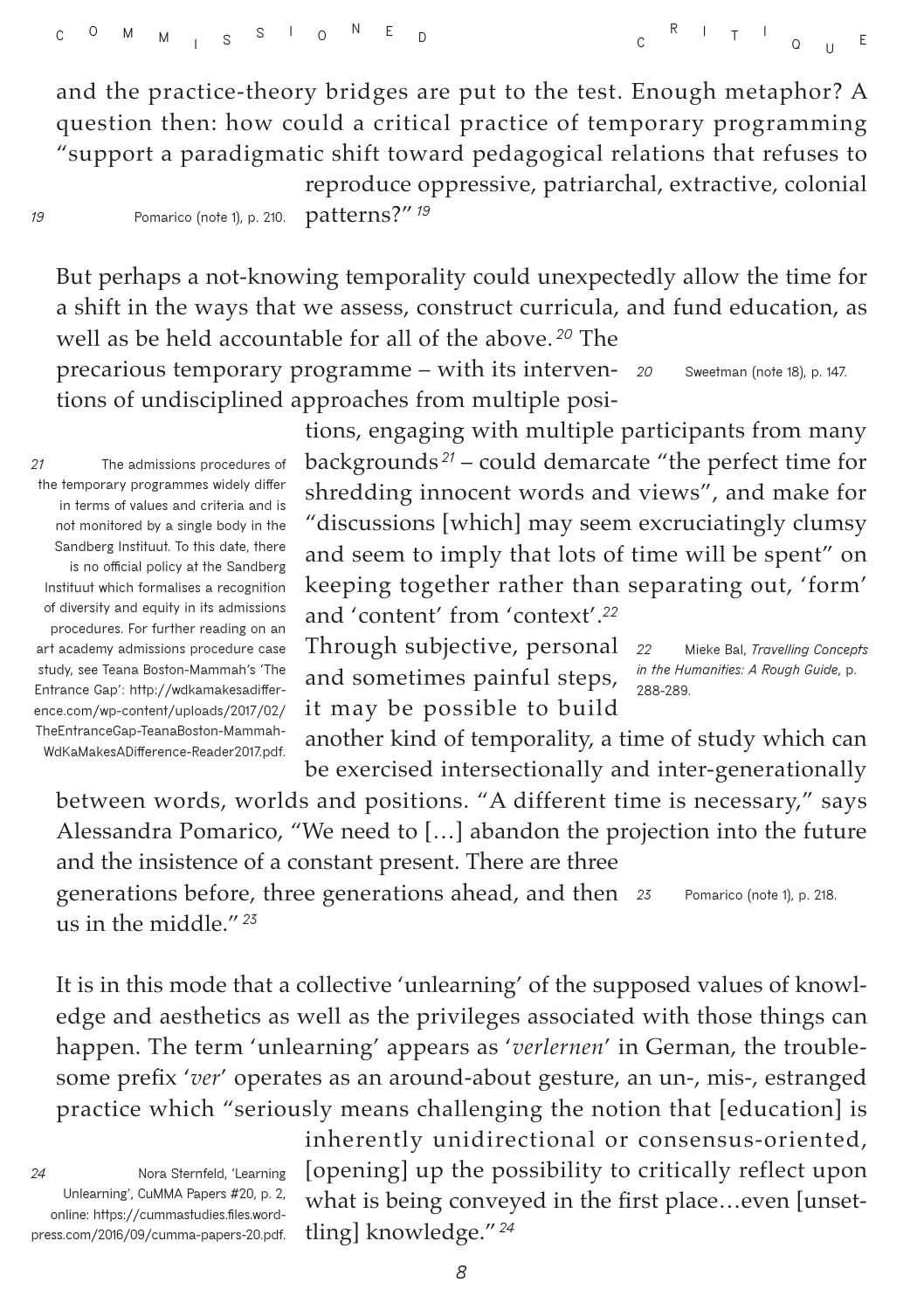The scent of emotional labour expended by students in educating their teachers of late has a '*ver*'-ness about it. "Who's (l)earning in this relationship?" some have asked, as "not all knowledge brings power" and

sometimes ignorance brings more.*<sup>25</sup>* Unlearning this *25* **Ibid., p. 5.**

relationship, according to Sternfeld citing Spivak, is

imperative as a "process of actively interrogating the powerful divisions and always-already known power relations" in educa-

tional contexts, which are everywhere.*26* The 'posi-*26* **Ibid., p. 7.** tive destruction' of those oppressive structures, those damaged epistemes, and the forward-looking that this could allow "will only be

possible by virtue of a simultaneous orientation toward the here-and-now and the past." *<sup>27</sup> 27* **Jimmie Durham, María do Mar** 

**Castro Varela and Nikita Dhawan, cited in Sternfeld (note 24), p. 7.**

For temporary programmes the here-and-now is

extremely close to the past – a 'constant present' perhaps but one that has a deadline. Making proximity simple but perspective complicated. The metabolising of complicated learning takes time, a time that is not often included in the curriculum. "The last day of the Masters was also my last day" says Smits, "I do this to continue my research but also to develop education." Leaving us with more questions around how the learnings and earnings of these experiments are transferred to another generation of practitioners: What is left of the shortlived community who coalesced around the ideas, personalities and possibilities offered within these experiments? How to trace the 'repertory of traces'

*28* **See the Senselab's 'Go-To How-To Book of Anarchiving', Andrew Murphie (ed.), Montreal: Concordia University, Senselab, 2016, online: [http://senselab.](http://senselab.ca/wp2/immediations/upcoming-distributing-the-insensible-dec-10-20-2016/the-go-to-how-to-guide-to-anarchiving/) [ca/wp2/immediations/upcoming-distrib](http://senselab.ca/wp2/immediations/upcoming-distributing-the-insensible-dec-10-20-2016/the-go-to-how-to-guide-to-anarchiving/)[uting-the-insensibledec-10-20-2016/.](http://senselab.ca/wp2/immediations/upcoming-distributing-the-insensible-dec-10-20-2016/the-go-to-how-to-guide-to-anarchiving/)** offered by temporary programmes in ways that critically reflect on the products of research as a "process's repeated taking-shape,"*<sup>28</sup>* rather than fixing them as knowledge objects to be owned or branded?

While a number of the temporary programme teams are seeking to collaborate with new hosting art institutions and tertiary education structures, and some, as we already know, have a century-long timeline, the experiences, critiques and conversations begun in these programmes also live on in the bodies of participants.*<sup>29</sup>* The term 'curriculum' after all does refer to running a track quickly.*<sup>30</sup>* But perhaps there is something to be said for running that course repeatedly. A communal archive of educational

*29* **I've referred a number of times to a post-humous publication by School of Missing Studies by Sternberg Press in which many voices and contributors continued their reflections form the programme. Another reference here is the University of the Underground's statement that they intend to expand their remit into "nine new areas around the world", see their core tenets: [http://](http://universityoftheunderground.org/mission) [universityoftheunderground.org/mission;](http://universityoftheunderground.org/mission) and the Master of Voice team have expressed an interest in continuing their process in another setting.**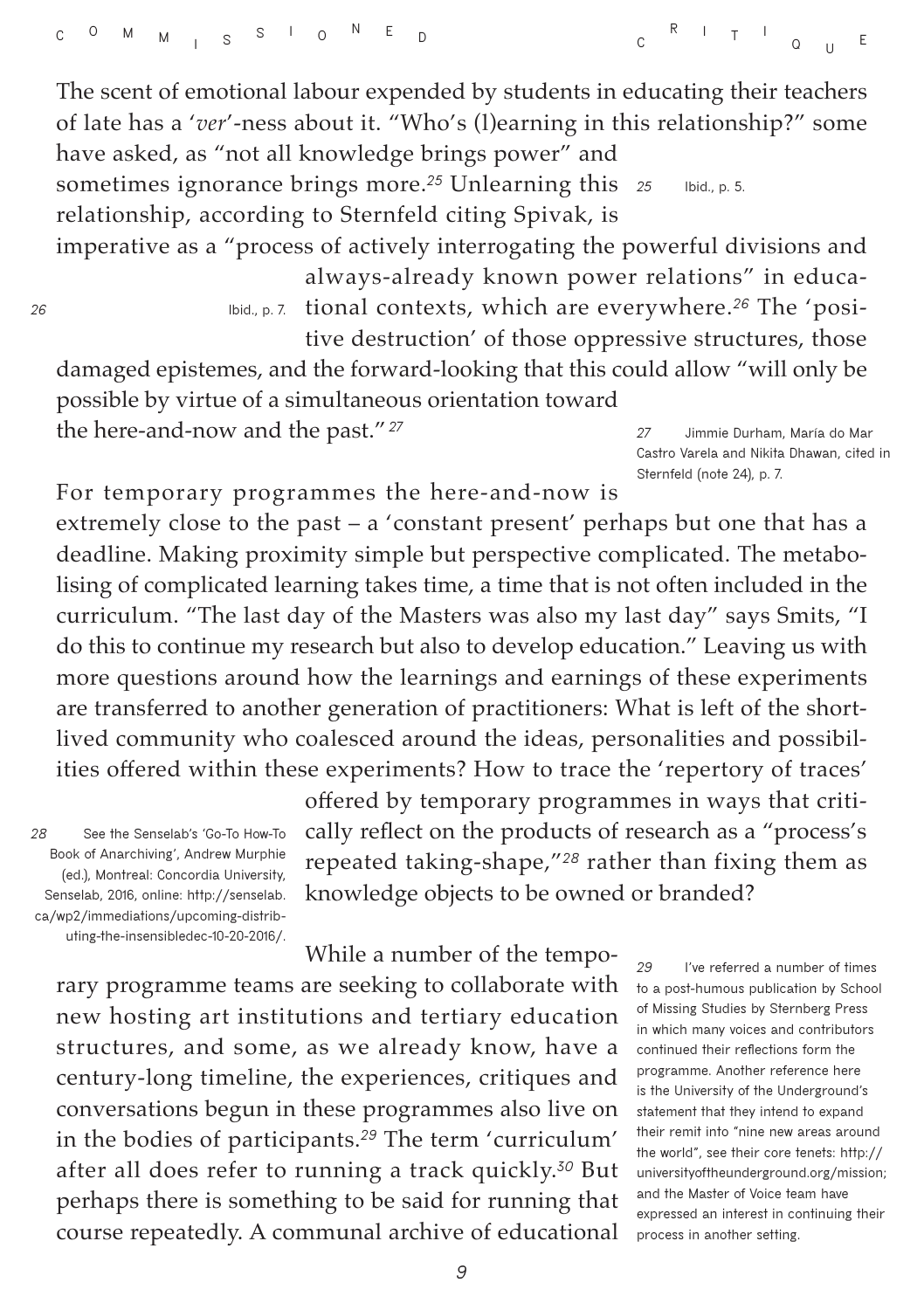*30* **A bit provocatively, I include a link to a 1859 article published in**  *The Atlantic* **about the history of the curriculum within the ancient Greek Gymnasium, online: [https://www.theat](https://www.theatlantic.com/magazine/archive/1859/05/the-gymnasium/305407/)[lantic.com/magazine/archive/1859/05/](https://www.theatlantic.com/magazine/archive/1859/05/the-gymnasium/305407/) [the-gymnasium/305407/;](https://www.theatlantic.com/magazine/archive/1859/05/the-gymnasium/305407/) but more importantly, I must refer to a compelling event organised by the University of Amsterdam's Philosophy Department Programme Committee earlier this year, 'Decolonizing the Curriculum', 16 March 2018, [http://aihr.uva.nl/content/events/](https://aihr.uva.nl/content/events/events/2018/03/decolonize.html) [events/2018/03/decolonize.html](https://aihr.uva.nl/content/events/events/2018/03/decolonize.html) which is part of a much wider effort driven mostly by students, aiming to transform the university as a structure on various levels and in different cities around the Netherlands – a process which should include the Sandberg Instituut.**

endeavours, which – when encountered in the spirit of the unlearning Sandberg Instituut, rather than reproducing (bad) habits – could allow for the shared demarcation of resting points, reflective protocols and supportive critical postures of those who came before, in the knowledge that these might not be useful now or next time…but maybe they will be. Hardly an islandstyle approach, the curricular interlocking of these *meantimes* is the continuum of a coalition: emerging and submerging between the waves.

Clare Butcher is an art educator from Zimbabwe, who cooks as part of her practice. She is Curator Public Programming and Learning for the Toronto Biennial of Art and was part of the *aneducation* team for documenta 14. Clare has worked with students and staff at the Gerrit Rietveld Academie, Amsterdam; the Piet Zwart Institute's Master of Education in Art, Rotterdam; and the University of Cape Town, Cape Town. Her formal education includes an MFA from the School of Missing Studies, Sandberg Instituut, Amsterdam; an MA in Curating the Archive from the University of Cape Town, Cape Town; and participation in the De Appel Curatorial Programme, Amsterdam. Some of Clare's curated projects include *Men Are Easier to Manage Than Rivers* (Amsterdam, 2015), *Sc enographies* (Amsterdam, 2013), *If A Tree…– on the 2nd Johannesburg Biennale* (Johannesburg, 2012), *The Principles of Packing – on two travelling exhibitions from 1947-9* (Cape Town, 2012).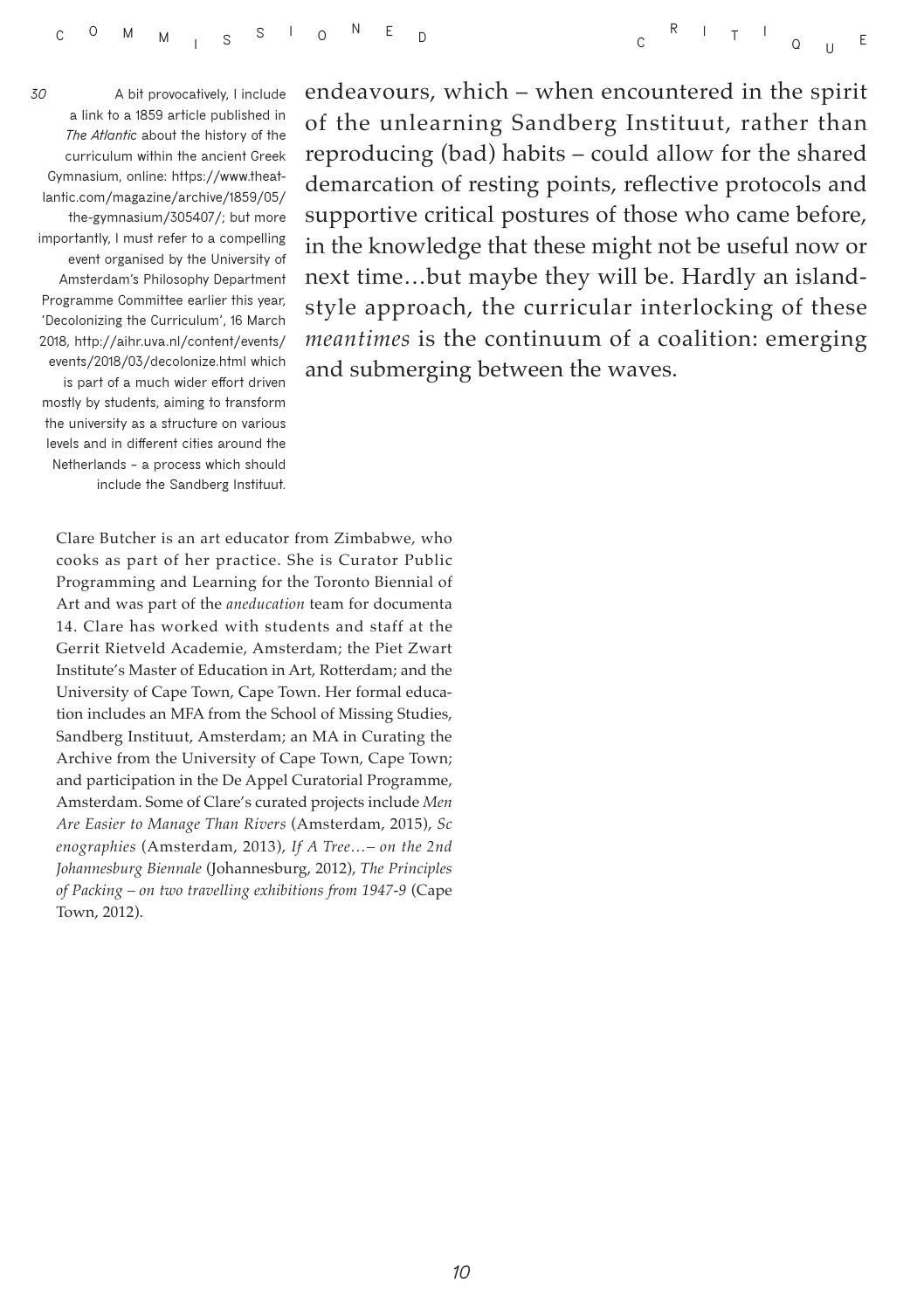|  |  |  |  |  |  |  |  |  | C <sup>O</sup> M <sub>M I</sub> S <sup>S</sup> I O <sup>N</sup> E <sub>D</sub> |  |  | C R I T I Q U E |  |  |  |  |  |  |  |
|--|--|--|--|--|--|--|--|--|--------------------------------------------------------------------------------|--|--|-----------------|--|--|--|--|--|--|--|
|--|--|--|--|--|--|--|--|--|--------------------------------------------------------------------------------|--|--|-----------------|--|--|--|--|--|--|--|